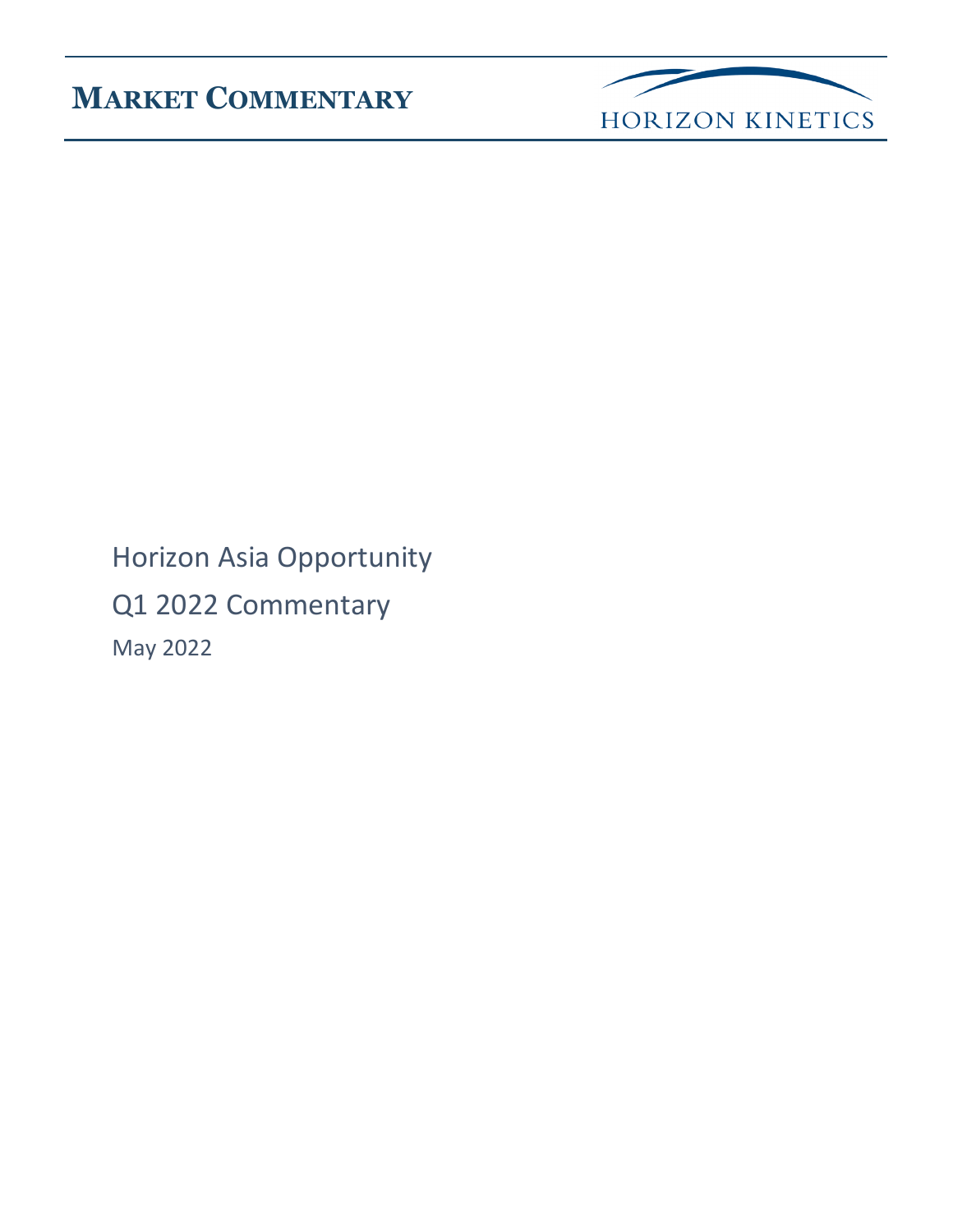

#### 1st Quarter 2022 May 2022

In the first quarter of 2022, the Horizon Asia Opportunity Institutional Composite (the "Strategy") declined 1.1%, net of fees, compared to the MSCI All Country Asia Index (the "Index"), which declined 7.4%. The Strategy's holdings in a Hong Kong based shipping company, and Japanese trading and metal mining companies contributed positively. Internet service companies and an IT system integrator in Japan detracted from performance. 2022 started in a rather negative tone in the global financial markets. The past winners of the 15 year bull market suffered some of the largest negative quarterly returns since the market bottom made during the financial crisis of 2008.

The Federal Reserve Bank (FRB) started a well anticipated interest rate tightening cycle in March by raising the Fed Funds rate by 25 basis points. Inflation pressure in the US has accelerated since the beginning of the year, and was worsened by the Russian invasion of Ukraine in late February.

The sector performance during the quarter was the mirror image of the prior 15 years, as energy sectors topped the list globally by producing double digit positive returns. Technology sectors were the largest underperformers, reversing long term winning streaks.

The MSCI AC World Index performed in line with its US counterpart in the first quarter, declining 5.25% while the MSCI US Index fell 5.21%. In the first quarter we had seen a wide dispersion of returns among the countries. This is a similar outcome to the S&P 500, where sector return dispersion was unusually high.

### **Total Return Q1 2022**  S&P 500 Index -4.6% NASDAQ Composite Index -8.9% Bloomberg Barclays US Aggregate Index -5.9% MSCI EAFE Index -5.7% MSCI Emerging Markets Index -6.9% *Source: Bloomberg*





| <b>MSCI Index Returns (%)</b>                                              |          |          |  |  |  |  |  |
|----------------------------------------------------------------------------|----------|----------|--|--|--|--|--|
|                                                                            | 2021     | Q1 2022  |  |  |  |  |  |
| <b>MSCI Japan</b>                                                          | 2.00     | $-6.54$  |  |  |  |  |  |
| <b>MSCI China</b>                                                          | $-21.67$ | $-14.19$ |  |  |  |  |  |
| <b>MSCI Hong Kong</b>                                                      | $-3.95$  | $-1.82$  |  |  |  |  |  |
| <b>MSCI Taiwan</b>                                                         | 26.64    | $-6.42$  |  |  |  |  |  |
| <b>MSCI Philippines</b>                                                    | $-3.58$  | 2.43     |  |  |  |  |  |
| <b>MSCI Korea Index</b>                                                    | $-8.41$  | $-9.71$  |  |  |  |  |  |
| MSCI India                                                                 | 26.37    | $-1.77$  |  |  |  |  |  |
| <b>MSCI Indonesia</b>                                                      | 2.58     | 9.92     |  |  |  |  |  |
| <b>MSCI Malaysia</b>                                                       | $-6.10$  | 1.57     |  |  |  |  |  |
| <b>MSCI Singapore</b>                                                      | 5.74     | $-1.83$  |  |  |  |  |  |
| <b>MSCI Thailand</b>                                                       | $-0.90$  | 3.96     |  |  |  |  |  |
| <b>MSCI Australia</b>                                                      | 11.60    | 7.64     |  |  |  |  |  |
| <b>MSCI AC Asia Index</b>                                                  | $-2.28$  | $-7.43$  |  |  |  |  |  |
| <b>MSCI ACWI</b>                                                           | 19.04    | $-5.25$  |  |  |  |  |  |
| Source: Bloomberg. In local currency, except<br>all country indexes in USD |          |          |  |  |  |  |  |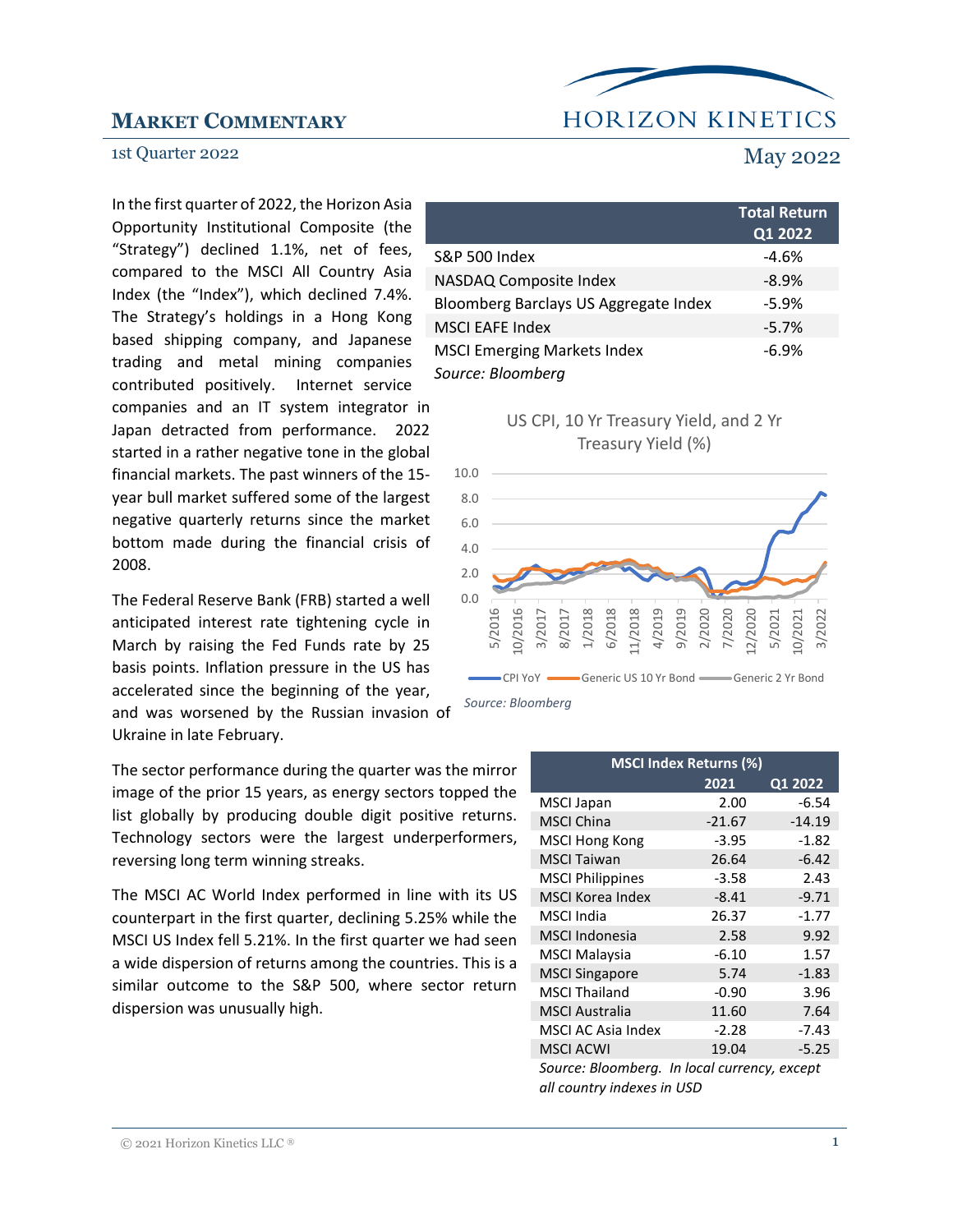## **HORIZON KINETICS**

#### 1st Quarter 2022 May 2022

Aside from the differing weightings of the technology sector in each country index, currency was another important differentiator of investment returns. The standout was the Japanese Yen. Though it is difficult to explain movement of the currencies, we believe the two key factors were inflation expectation parity against the US, and expected policy directions by the Asian central banks such as the Bank of Japan (BOJ), Peoples Bank of China (PBOC) and Federal Reserve Bank (FRB) in the near future.

Asian countries generally have not yet seen a major uptick in inflationary pressure as of the first quarter. There were a few exceptions, such as Singapore and Thailand. However, we fully expect that, over time, some weak currency and/or resource poor countries will see accelerating inflationary pressures. Increasing commodity prices will impact the inflationary outlook for countries such as Japan, India and China more than for commodity producing Indonesia and Malaysia.

### **Currency Performance Q1 2022** Japan -5.41% China 0.25% Hong Kong -0.46% Taiwan -3.53% Philippines -1.43% Korea Index 2.15% India 1.88% Indonesia -0.83% Malaysia **-1.00%** Singapore -0.47%



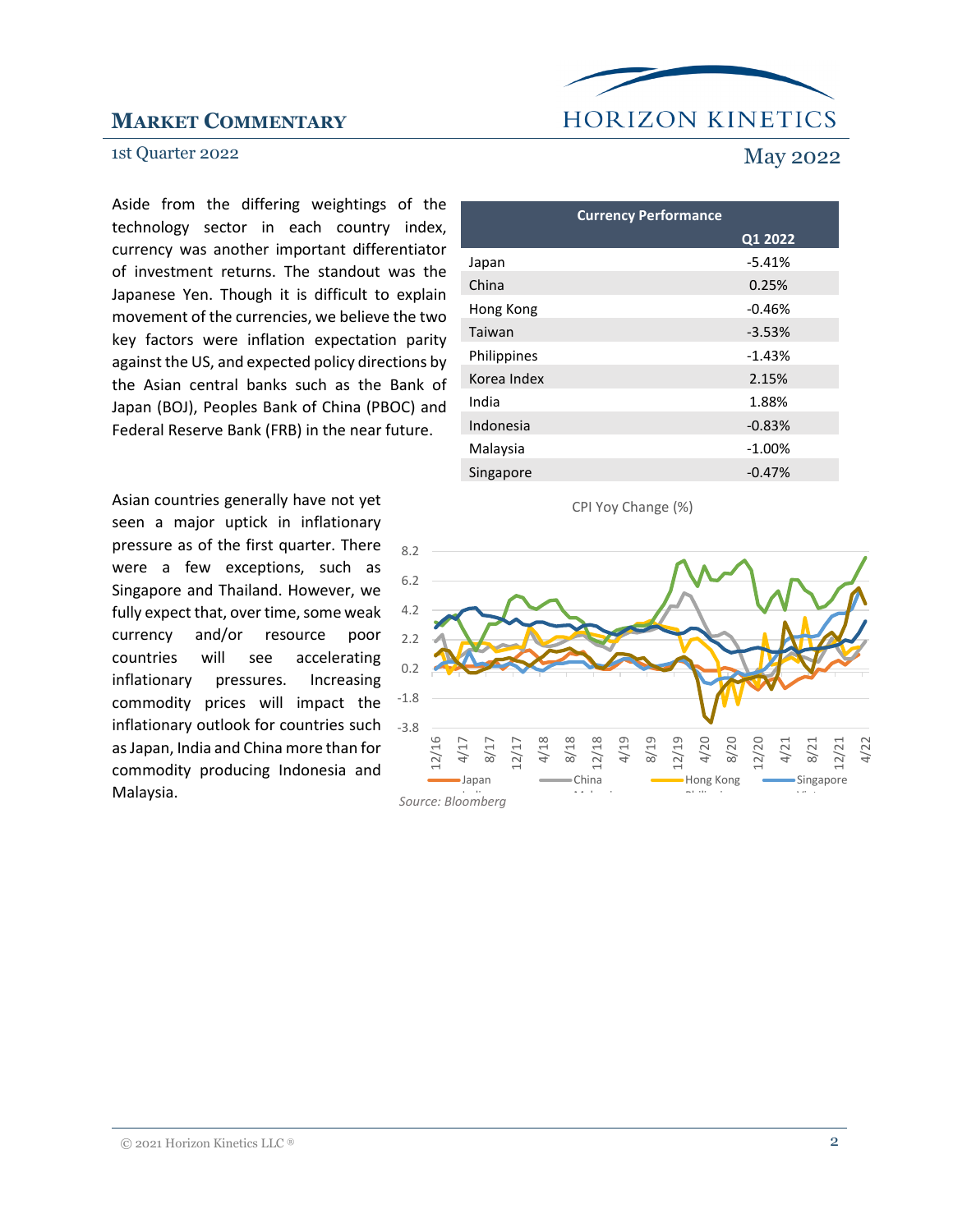## **HORIZON KINETICS**

#### 1st Quarter 2022 May 2022

China is a standout in the fight against the global COVID pandemic, with a renewed surge in cases in the first quarter of 2022. The country's harsh response to this healthcare crisis has caused a slowdown of its economy. The important housing sector, for example, has experienced a marked slowdown The cases in the main cities such as Shanghai and Beijing have been increasing rapidly and the Chinese government's zero COVID policy forced a draconian and unpopular lockdown of these cities. The national vaccine produced by Sino Pharma seems to be less effective than the Western counterparts produced by Pfizer and Moderna against the newer and more contagious variants. The Chinese government has shifted its policy toward easing key interest rates downwards to combat the economic slowdown caused by the earlier lockdowns in some cities to prepare for the Beijing Winter Olympics. In January, PBOC cut the one year mediumterm lending facility rate and reverse repurchase rate by 10







basis points. They are, however, in the rather difficult position of choosing economic stimulus or defending the Chinese Yuan. So far, stabilizing the currency seems to be winning, and PBOC has not employed more aggressive monetary easing policy yet. We believe the peak of the resurgence of COVID cases in cities such as Shanghai has passed, and eventually the government will ease these rather harsh measures to contain it. However, we believe the biggest casualty might be certainty of Xi Jinping's third term as the Chinese president. In addition to his handling of resurgent COVID, China's dealings with Russia after the Ukrainian invasion and the Democratic nations' policy reactions to Russia shows the risk of Xi's diplomatic handlings of this crisis and the eventual Taiwan question. We expect the policy balance will shift to economic growth in the coming months, leading up to the important 20th National Party Congress.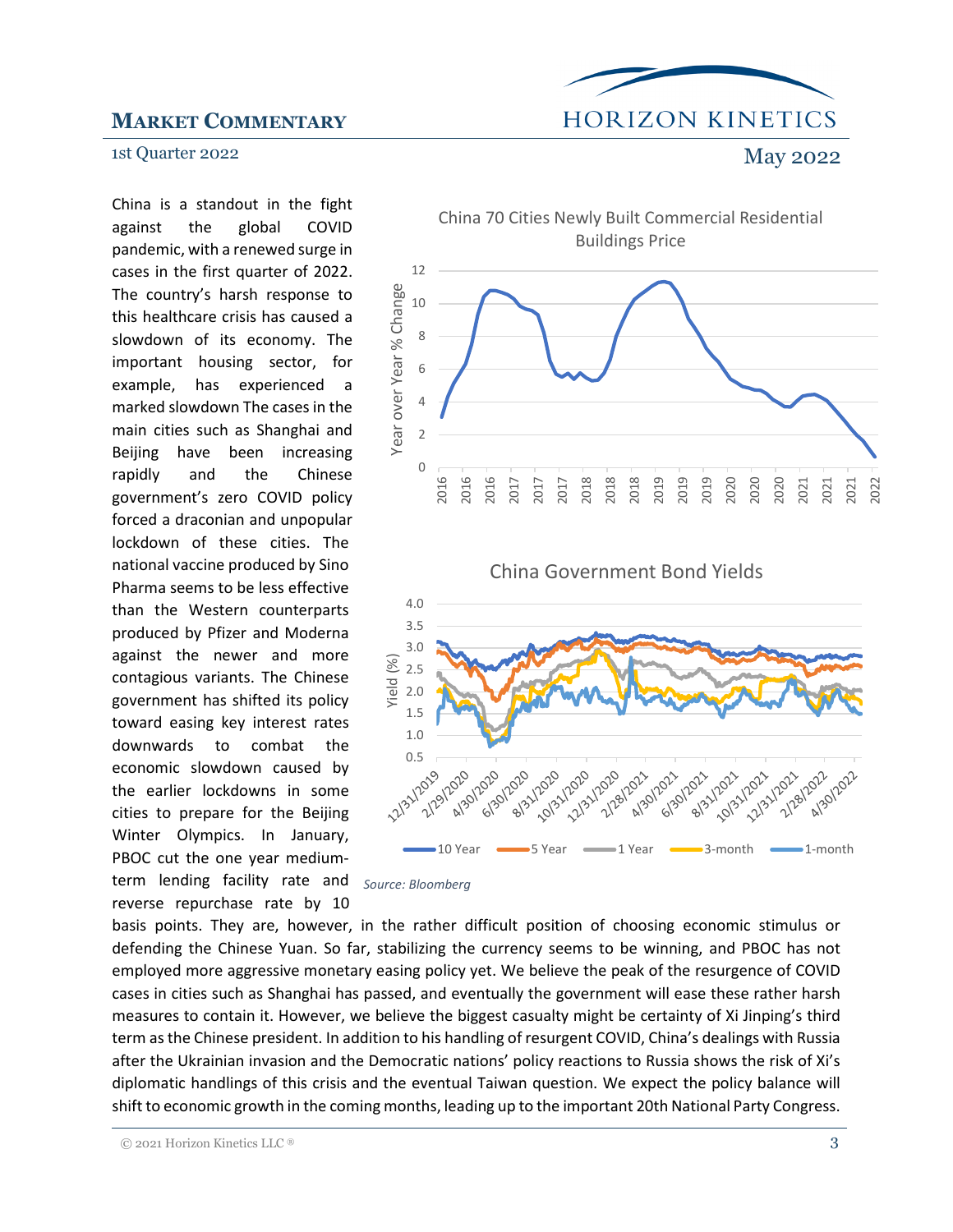

#### 1st Quarter 2022 May 2022

However, his harsh treatment of some technology companies and other political intrusions to private enterprise are likely to continue, in order to meet the Chinese Communist Party's (CCP) political agenda. We remain cautious toward investing in the Chinese equity markets.

Aside from the Chinese equity markets, we believe that the Asian equity markets should outperform the rest of the world, especially the US equity markets. Valuation levels remain very attractive, and some of the major economies in the region are not in sync with US cycle so far, giving the regional central banks much more flexibility.

| <b>OIUDAI VAIUALIUII CUIIIDAIISUII</b> |              |       |       |           |            |       |                           |  |  |
|----------------------------------------|--------------|-------|-------|-----------|------------|-------|---------------------------|--|--|
|                                        | P/E          | P/E   | P/B   | EV/EBITDA | <b>ROE</b> |       | Div Yield 10yr Bond Yield |  |  |
|                                        | <b>FY22e</b> | FY23e | FY22e | FY22e     | FY22e      | FY22e | <b>Current</b>            |  |  |
| Japan                                  | 12.0         | 11.5  | 1.1   | 7.2       | 9.0        | 2.6   | 0.2                       |  |  |
| China                                  | 10.4         | 8.8   | 1.1   | 10.7      | 11.3       | 2.8   | 2.8                       |  |  |
| Asia ex-Japan                          | 11.8         | 10.5  | 1.4   | 9.2       | 11.7       | 2.9   | <b>NA</b>                 |  |  |
| <b>US</b>                              | 17.7         | 16.2  | 4.0   | 11.9      | 23.0       | 1.6   | 2.0                       |  |  |
| Europe                                 | 12.6         | 11.7  | 1.6   | 8.1       | 10.3       | 3.4   | 0.6                       |  |  |
|                                        |              |       |       |           |            |       |                           |  |  |

#### **Global Valuation Comparison**

Japanese universe is TSE 1. Chinese universe is MSCI China Index. US universe is S&P 500. European universe is STOXX Europe 600. Asia ex Japan universe is MSCI AC Asia ex-Japan Index. As of 5/13/2022. Sources: Bloomberg

In the past, a strong US dollar and peaking economic cycle contributed to many Asian markets' severe downturns, such as in 2008-2009. We are carefully watching the trends in current account positions and terms of trade in Asia.

#### Current Account Balance as % GDP



#### *Source: Bloomberg*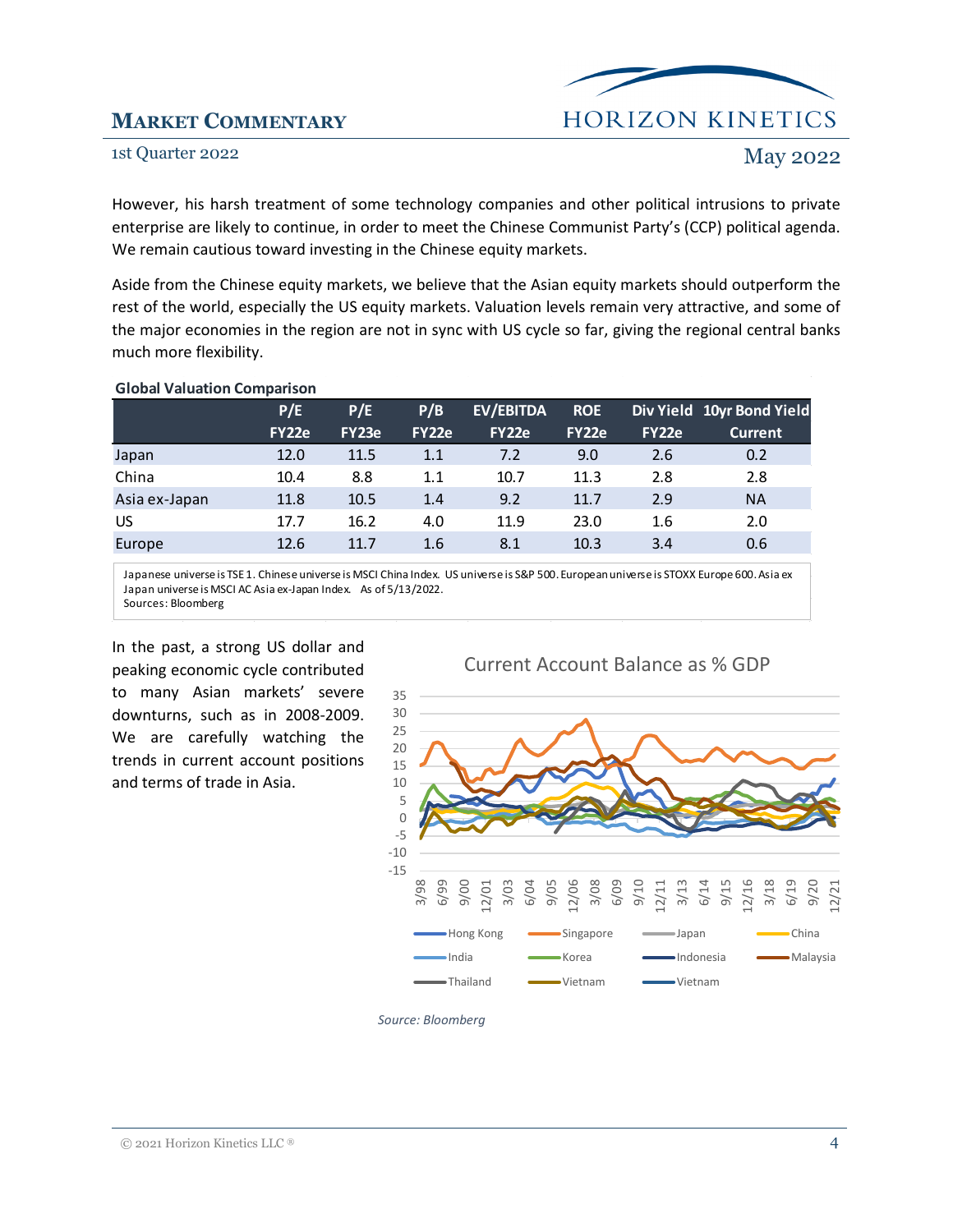# **HORIZON KINETICS**

#### 1st Quarter 2022 May 2022

In this economic cycle, unlike in developed countries such as U.S. and EU, we have not seen much excess, and we are encouraged by the more sensible central bank policies in many Asian countries. In the last 12 months, we have shifted our portfolio focus from consumer companies to energy and other resources companies such as INPEX (1605 JP) in our portfolio. We still hold a high level of cash at the moment (approximately 16%) and continue our efforts to find attractive candidates for long term capital appreciation.